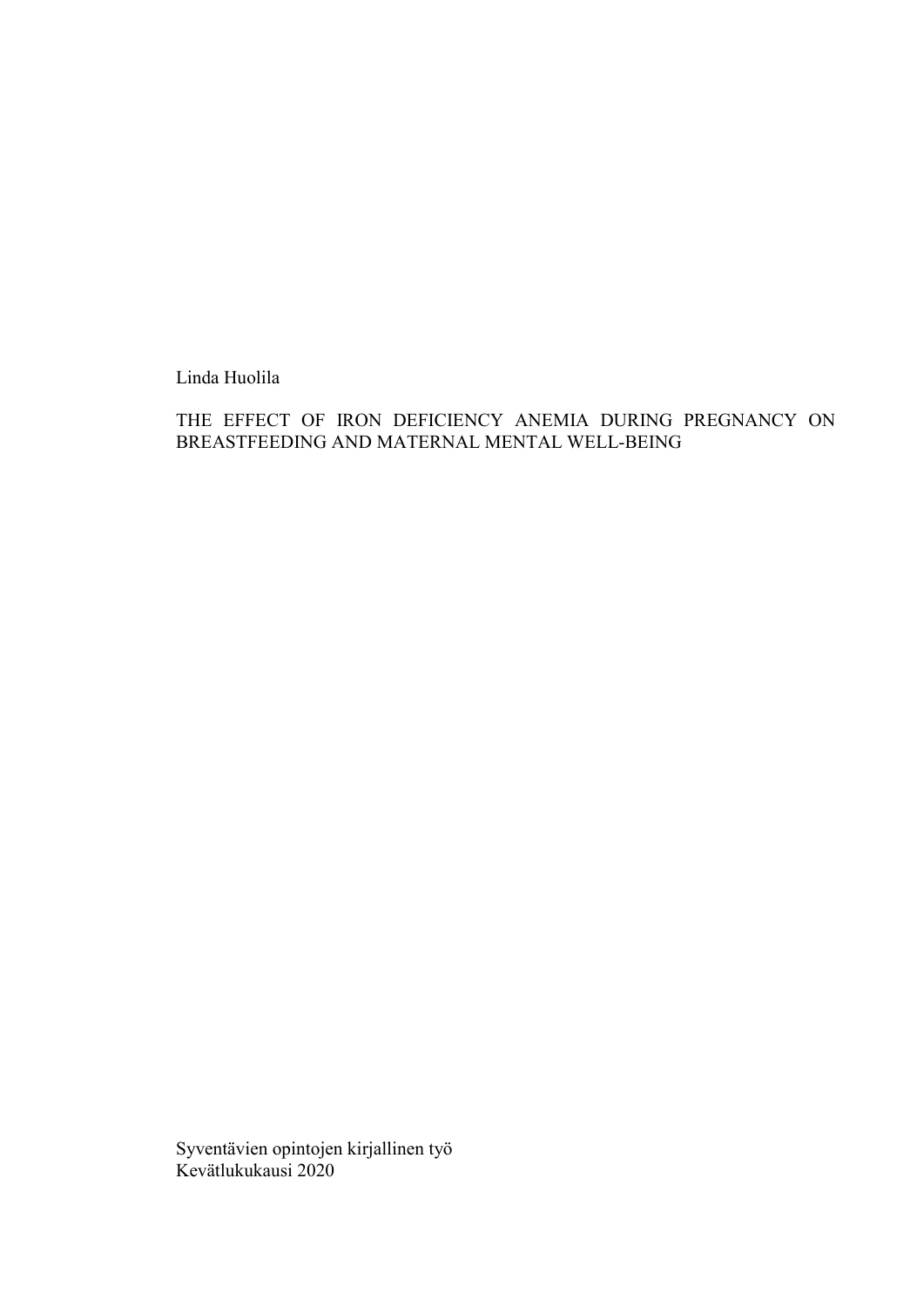Linda Huolila

THE EFFECT OF IRON DEFICIENCY ANEMIA DURING PREGNANCY ON BREASTFEEDING AND MATERNAL MENTAL WELL-BEING

Synnytys- ja naistentautien kliininen laitos, Turun yliopisto Kevätlukukausi 2020 Vastuuhenkilö: Mirjami Mattila

*The originality of this thesis has been checked in accordance with the University of Turku quality assurance system using the Turnitin OriginalityCheck service.*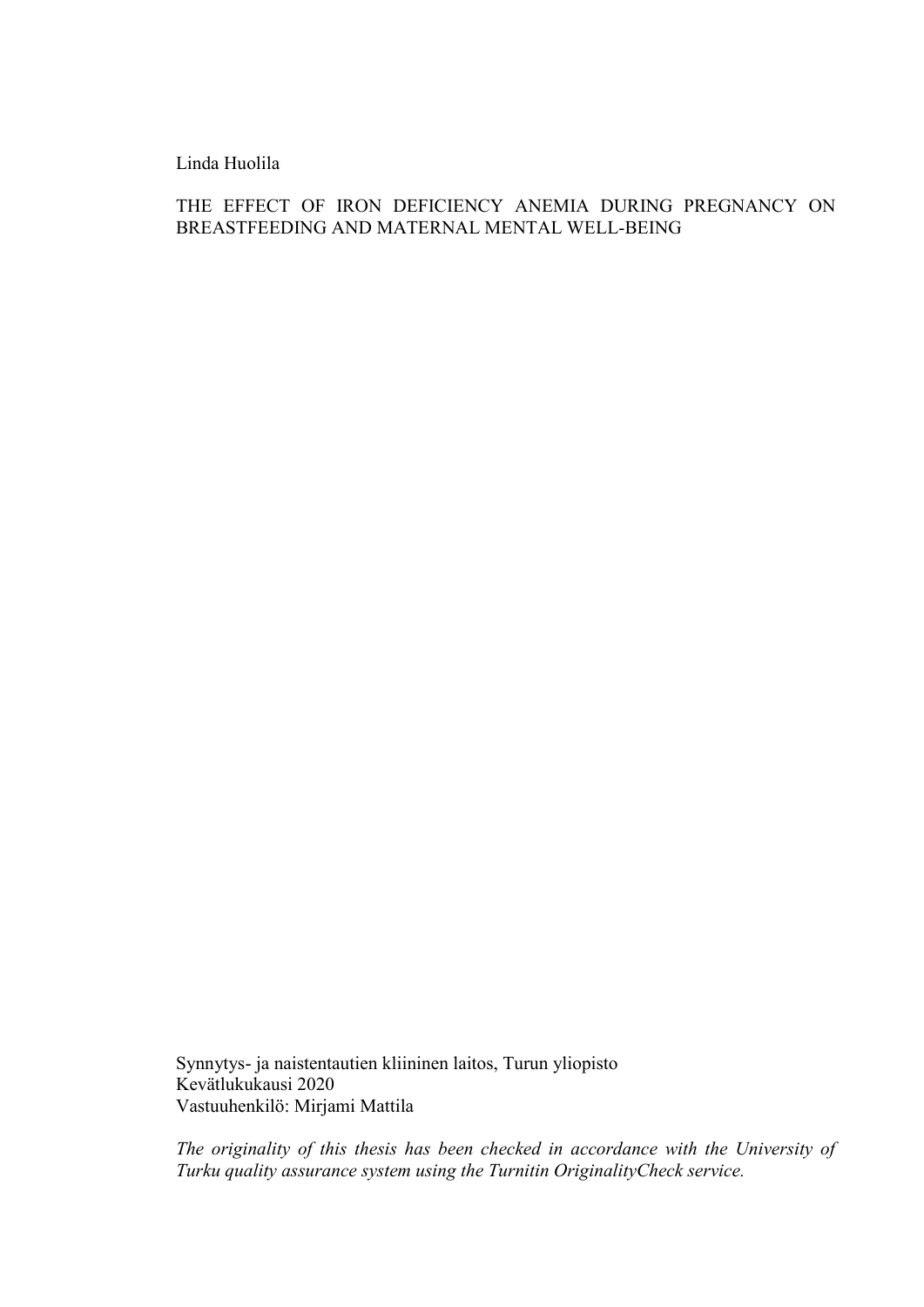### TURUN YLIOPISTO Lääketieteellinen tiedekunta

LINDA HUOLILA: The effect of iron deficiency anemia during pregnancy on breastfeeding and maternal mental well-being

Syventävien opintojen kirjallinen työ, 23 s. Synnytysoppi ja naistentaudit Maaliskuu 2020

In this study we will collect and analyze scientific publications that review the correlation between anemia and breastfeeding, and anemia and maternal mental wellbeing both prepartum and postpartum. The risks concerning iron deficiency anemia during pregnancy and postpartum are widely known; anemia increases the morbidity of both mother and child. Our aim is to review whether iron deficiency anemia affects the initiation and duration of breastfeeding and, on the other hand, whether it increases maternal depression and anxiety.

According to our study, consensus whether anemia affects the initiation and duration of breastfeeding has not been reached. There are only a few studies of the association between postpartum anemia and duration of breastfeeding, and none of the association between anemia during pregnancy and duration of breastfeeding. Further research on the subject is needed.

The association between anemia and mental well-being, on the other hand, has been studied widely in the past. The studies concern mostly the association of anemia and postpartum depression. The evidence suggests that especially postpartum anemia is a major risk factor for postpartum depression.

We suggest that promotion of maternal health by means of treatment of iron deficiency anemia during pregnancy and postpartum by adequate iron supplementation could be one of the key factors in the prevention of maternal postpartum depression, anemia and possibly also cessation of breastfeeding.

Key words: iron deficiency anemia, breastfeeding, postpartum depression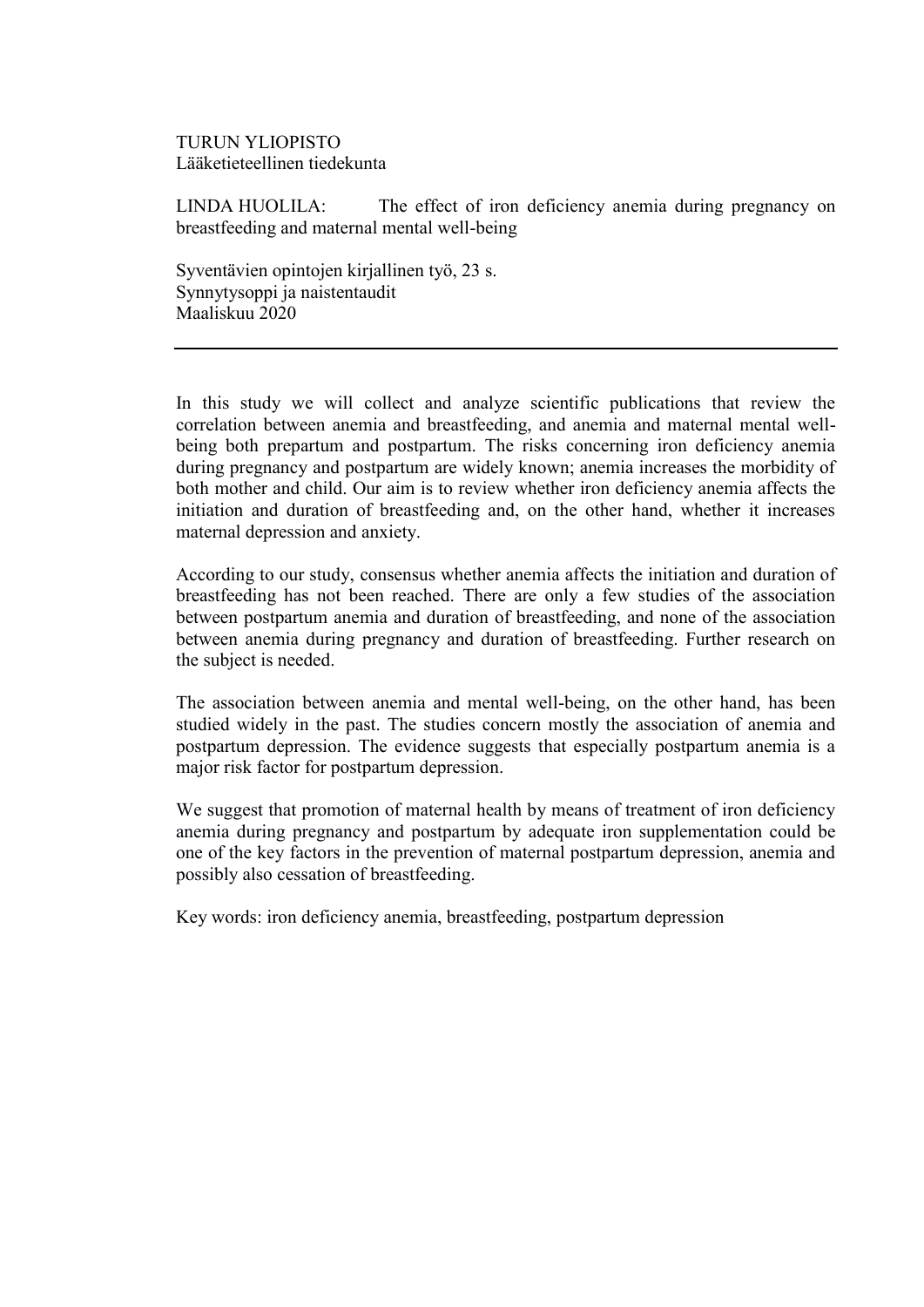### **Aim of the study**

In this study we will collect and analyze scientific publications that review the correlation between anemia and breastfeeding, and anemia and maternal mental wellbeing. We will evaluate the effect of both prepartum and postpartum anemia on the subjects. Since mental well-being is hard to define and measure, we have outlined the mental well-being to include studies that view the association between anemia and depression or anxiety.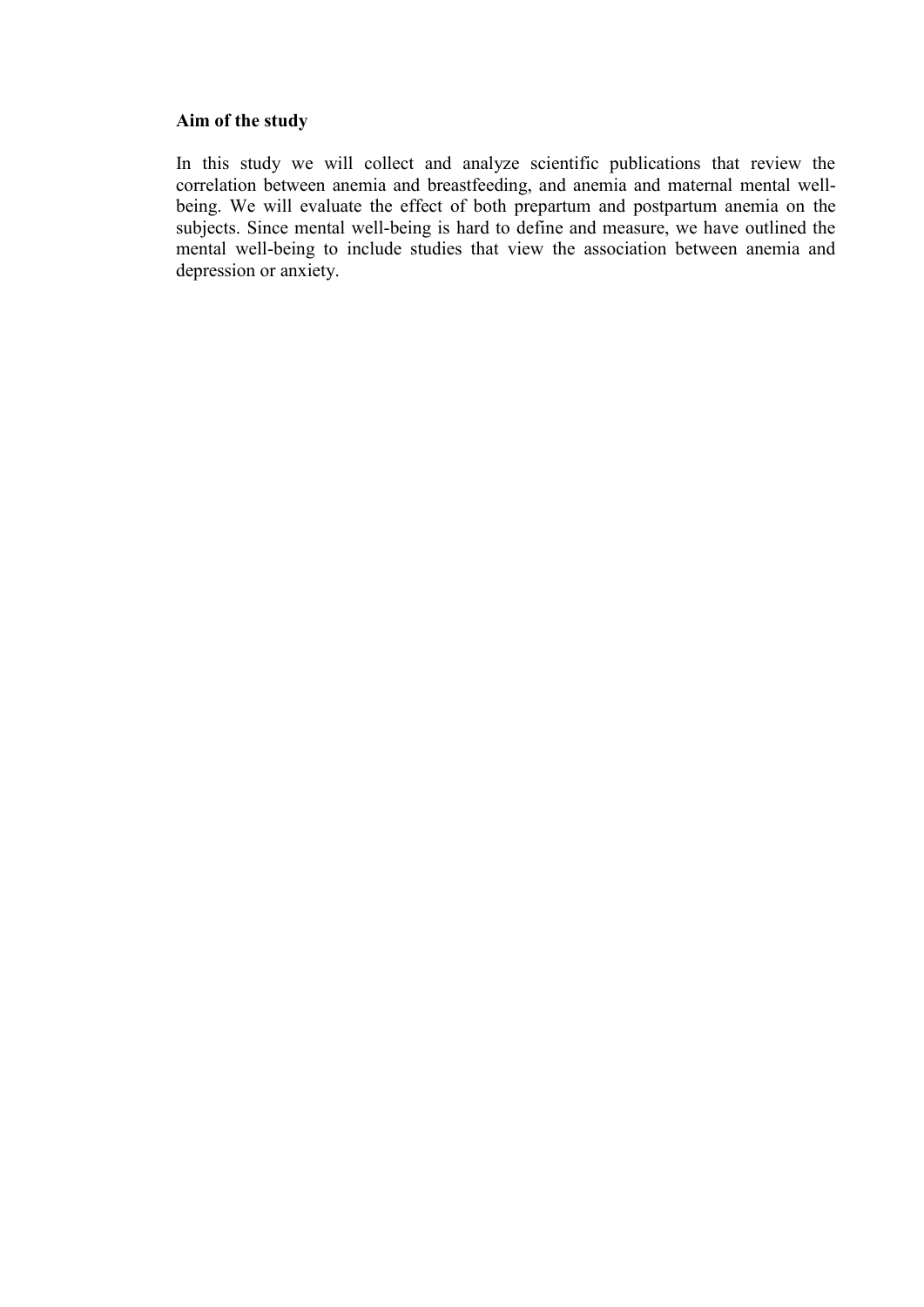# **1.1 Anemia**

In anemia, the number of red blood cells does not meet the body's physiological needs<sup>1</sup>. Other way to define anemia is trough hemoglobin level; in anemia, the blood hemoglobin concentration is  $low^{2,3}$ . Common symptoms of anemia include fatigue, dyspnea and dizziness. Depending on how low the hemoglobin level is and how fast it has gone down, the symptoms tend to be more severe.<sup>4</sup>

Globally, iron deficiency is the most common cause behind anemia<sup>1</sup>. Other causes can be folate, vitamin  $B_{12}$  and vitamin A deficiency; inflammations; parasitic infections; and disorders affecting hemoglobin synthesis, red blood cell production or red blood cell survival<sup>1</sup>. In World Health Organization's (WHO) report of the prevalence of anemia in 2011, it was estimated that globally 38 % of pregnant women and 29 % of non-pregnant women in fertile age had anemia, affecting 32 million pregnant women and 496 million non-pregnant women altogether<sup>2</sup>.

In Finland, the most common causes of anemia are iron deficiency and secondary anemia<sup>5</sup>. Secondary anemia, or anemia of chronic disease, is an inflammatory response to a chronic disease in which erythropoiesis attenuates and the utilization of iron decreases due to inflammatory transmitters and hepcidin.<sup>6</sup> In WHO Global Database on Anaemia (2005), the prevalence of anemia in different populations in Finland varied between 3.4 and 59.0 % when anemia was considered hemoglobin level below 120  $\alpha/1$ . When only non-pregnant women were taken into consideration, the prevalence was from 3.4 % to 11 %. Among pregnant women, the prevalence was 10-19 % before giving birth and 41-59 % after birth.<sup>7</sup>

According to WHO, for non-pregnant women, the normal hemoglobin level is 120 g/l or higher, and for men 130  $g/I$  or higher<sup>1</sup>, but the diagnostic levels may vary in different countries; in Finland, the normal hemoglobin level for non-pregnant women is set at 117 g/l and for men at 134 g/l<sup>4,8</sup>. For pregnant women, WHO recommends using 110 g/l or higher as a diagnostic level for anemia<sup>1</sup>; the same level is used in Finland<sup>8</sup>. The severity of anemia can be further assessed in three different diagnostic groups according to the level of hemoglobin: mild (100-109 g/l for pregnant women), moderate (70-99 g/l) and severe  $(< 70 \text{ g/l})^1$ .

# **1.2 Anemia in pregnancy and postpartum**

In every pregnancy, the level of hemoglobin decreases due to hemodilution. In hemodilution, the volume of circulating blood increases 40-50 % to ensure blood flow to the uterus. At the same time, the erythropoiesis accelerates, but because the increase in the amount of plasma is greater than the increase in the amount of red blood cells, the blood gets diluted.<sup>9-11</sup> Hemodilution might cause anemia. In pregnancy, anemic level of hemoglobin is considered to be 110 g/l or lower<sup>1,8,9</sup>. The hemodilution starts already in the first trimester, but the increase in volume is steepest at the second trimester, after which the rate of increase slows down in the third trimester $10$ .

Anemia during pregnancy has been seen to increase the risk for prematurity  $12-14$ , low birth weight of the infant<sup>14,15</sup>, cesarean delivery<sup>12,14</sup>, infant's admission to a neonatal unit<sup>12</sup>, fetal intrauterine death<sup>16</sup>, and maternal death<sup>14,17</sup>. To prevent anemia during pregnancy and postpartum, WHO recommends a daily oral iron supplementation of 30- 60 mg of elemental iron. If side-effects prevent taking iron supplementation daily,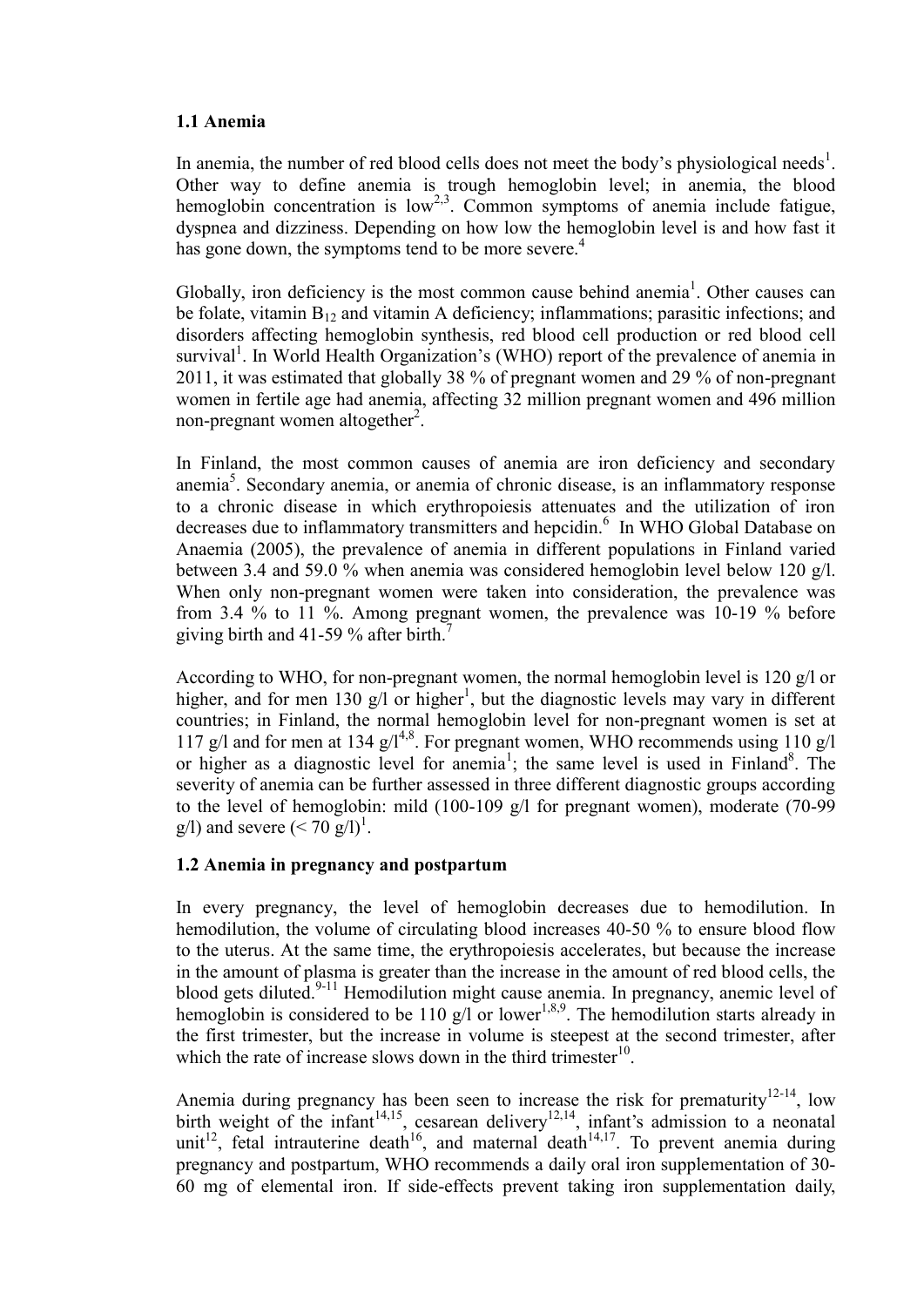intermittent oral iron supplementation with 120 mg of elemental iron once a week is recommended.<sup>18</sup> In Finland, it is recommended by Finnish institute for health and welfare that if the hemoglobin level of the expectant mother is under 115 g/l after 12 gestational weeks, she should start taking an iron supplementation of 50-100 mg of iron  $\bar{d}$ aily<sup>19</sup>.

The prevalence of postpartum anemia is high worldwide; 50 % of the mothers who were anemic in the third trimester had also postpartum anemia, and 25 % of mothers who did not have anemia in the third trimester developed anemia postpartum<sup>20-22</sup>. For postpartum anemia, the main cause is anemia during pregnancy combined with heavy bleeding during and after childbirth<sup>23,24</sup>, with other risk factors being the lack of regular postpartum iron supplementation and young maternal age<sup>24,25</sup>. In addition to being one of the leading causes of postpartum anemia, heavy bleeding during and after childbirth remains the most common cause of pregnancy-related cause of death and morbidity, with uterine atony, trauma and prolonged second stage of labor increasing the risk<sup>26-28</sup>. There are multiple definitions of significant postpartum hemorrhage. American Congress of Obstetricians and Gynecologists define early postpartum hemorrhage as significant if the cumulative volume of lost blood is 1000 ml or higher, or if there are signs or symptoms of hypovolemia within 24 hours of giving birth<sup>29</sup>. WHO's definition of significant hemorrhage is 500 ml or more within 24 hours of giving birth.<sup>27</sup> In Finland, the blood loss is considered normal if it is less than 500 ml after vaginal delivery and less than 1000 ml after cesarean section<sup>30</sup>.

# **1.3 Breastfeeding**

The advantages of breastfeeding are widely known. For the infant, breastfeeding benefits the health and survival, enhances the intellectual and motor development, and reduces the risk for chronic diseases, while simultaneously increasing the health of the mother $3^{1,32}$ . Breastfeeding has a positive effect on maternal mental well-being by inducing a calmer psychological state and by decreasing stress and anxiousness. These are believed to be mediated by oxytocin interaction with cortisol pathway.<sup>33</sup> Interplay between oxytocin and other regulators of human lactation (e.g. estrogen, progesterone and prolactin) influences human behavior and mental well-being in terms of sexual behavior, maternal behavior, friendly social interactions, stress and anxiety alleviation and attenuation of nociception, learning and memory<sup>34</sup>. World Health Organization (WHO) recommends that mothers breastfeed infants exclusively until the age of six months. WHO also recommends that the breastfeeding continues up to the age of two years or beyond, whilst simultaneously nutritious complementary foods are administrated<sup>35</sup>

In Finland, 92 % of infants under the age of one month are breastfed, and 47 % of these infants exclusively. The amount of exclusively breastfed infants tends to decrease when the infant gets older; at the age of 5-6 months, only 9 % of infants are exclusively breastfed, while 57 % are partially breastfed and 34 % are not breastfed at all. Out of over 11 months old infants, 1 % is exclusively breastfed, 33 % partially breastfed and 66 % not breastfed at all. The median point to stop breastfeeding for Finnish mothers is at 2.3 months, and the average at 3.1 months.<sup>36</sup>

There are multiple factors that influence the initiation and continuity of breastfeeding. According to studies, women with higher level of education, marriage, stable financial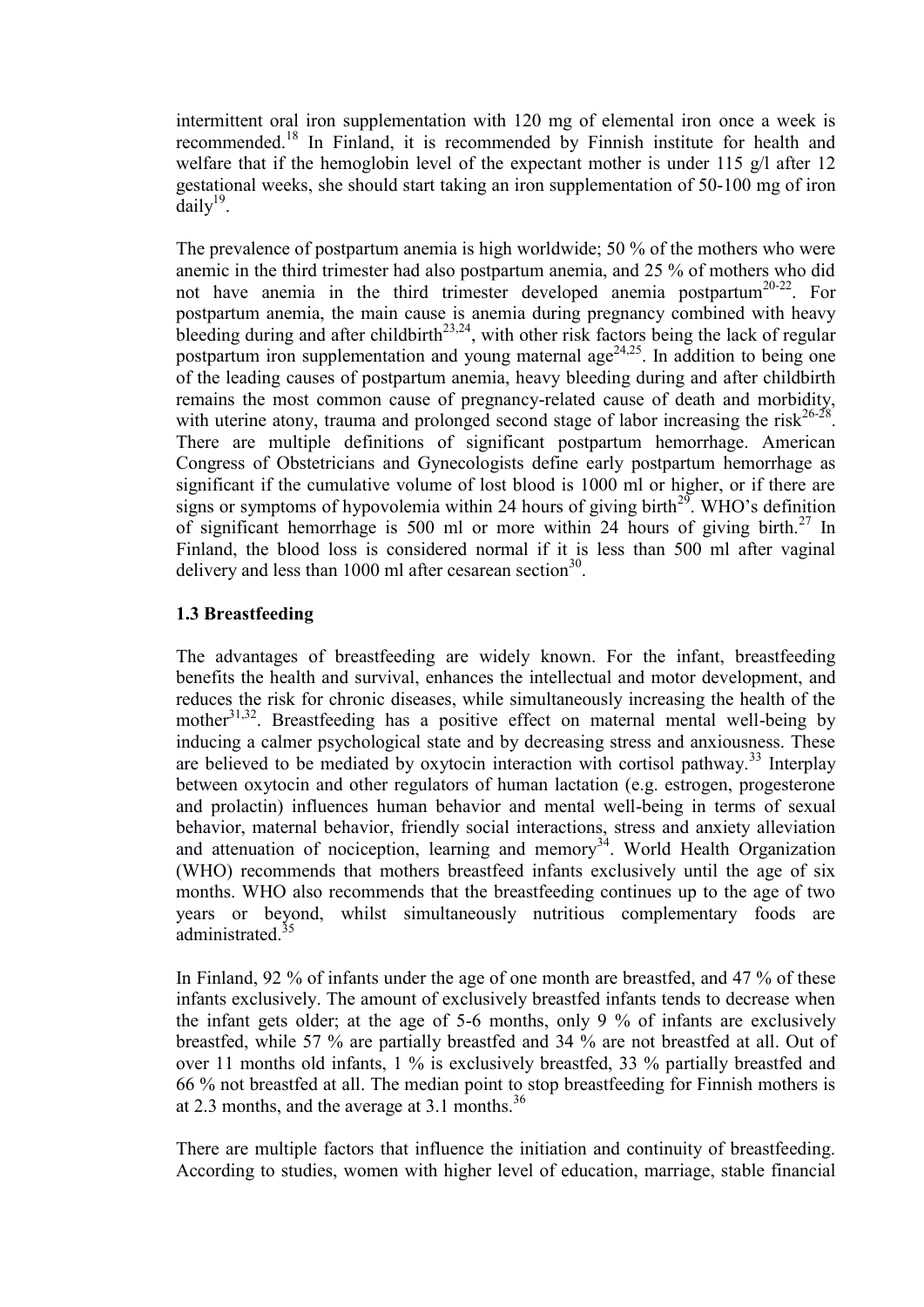status and attendance to prenatal classes are more likely to initiate breastfeeding, and women with higher level of education, older age, commitment to non-smoking and participation in a home visitor program are more likely to continue breastfeeding  $37,38$ . Postpartum fatigue is one of the main causes of ceasing to breastfeed<sup>22,39</sup>, and it can be associated not only with reduced amounts of sleep but also with low levels of ferritin and hemoglobin<sup>40</sup>. Self-reported insufficient milk and delayed onset of breastfeeding are interconnecting factors most commonly leading to cessation of breastfeeding<sup>41</sup>. Stress indicators including longer labor duration, maternal exhaustion, increased stress hormones and unscheduled cesarean section are associated not only with difficulties in breastfeeding<sup>41</sup> but also with iron deficiency anemia during pregnancy<sup>12</sup>. Furthermore, since breastmilk has a low iron concentration and the concentration cannot be altered through maternal supplementation, restoration of mother's iron status during pregnancy or even before seems to be important<sup>42</sup>.

# **1.4 The effect of iron deficiency on fetus**

When considering the effect of iron deficiency on fetus, it has been proven that iron is essential for central nervous system development (myelination, neurotransmitter function, neuronal energy metabolism and dendritogenesis). Several studies have shown an association between iron deficiency anemia and iron depletion in infancy and poor cognitive and behavioral performance.<sup>43</sup> Evolutionary conserved mechanisms of active iron transport from the mother to the fetus ensure normal neurodevelopment in mild or moderate maternal iron deficiency anemia, and the fetus is mostly protected from significant iron deficiency anemia in European settings. Accordingly, iron supplementation of pregnant women is not believed to improve infant's iron status in Europe in general. $44$  However, in the developing countries with high frequency of malnutrition associated severe maternal iron deficiency anemia, iron supplementation seems to have beneficial effects on infant's iron status $45,46$ . To improve infant's iron status, late cord clamping has been shown to be effective both in high and low income  $countries^{47,48}.$ 

### **1.5 Mental well-being postpartum**

Most women are mentally more sensitive after giving birth, a period which is also known as "baby blues" or "postpartum blues". This is considered a normal part of becoming a mother; up to 80 % of new mothers experience the symptoms. Postpartum blues usually goes by without other interventions than psychological support. Symptoms include crying, mood swings, headache, irritation, lack of appetite, and insomnia. The symptoms are usually worst at 3-5 days postpartum, but can last for several weeks. Though baby blues as a condition is considered harmless, it is important to remember that it increases the risk for postpartum depression.<sup>49,50</sup>

Postpartum depression (PPD) is defined as depression that occurs after giving birth<sup>51</sup>. Usually, the symptoms appear within 3 months of delivery, but may occur up to 6 months after giving birth<sup> $49,50$ </sup>. As many as 10-20 % of mothers get PPD. Depressive symptoms prior to pregnancy and PPD in earlier pregnancies increase the risk. Other risk factors are antenatal depression, first pregnancy, marital problems, unmarried life, cesarean section, mental illnesses in the family, stress, negative experiences during pregnancy, lack of social support, and mother's bipolar disorder. The symptoms of PPD include insomnia, joylessness, flightiness, feelings of inadequacy, and excessive worrying over the newborn. 49-51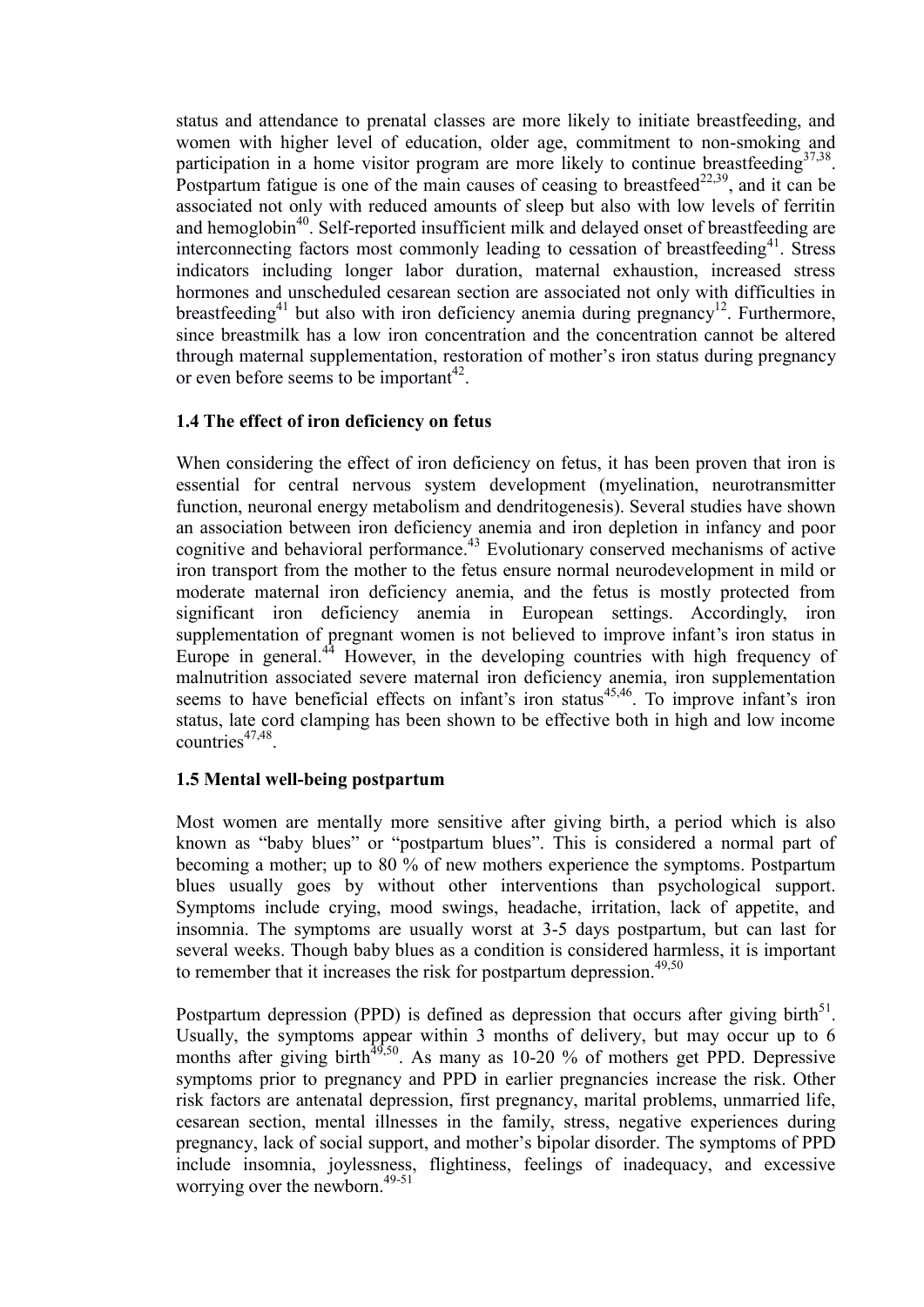PPD results in a diminished ability to take care of the infant and endangers the normal development of a healthy maternal-infant bond, as well as increases the later morbidity to mental illnesses for the whole family. The infants of mothers who have PPD are also more likely to have delays in cognitive and language development. Therefore, it is important to evaluate maternal mental well-being.<sup> $49,51$ </sup> The use of screening tools for postpartum depression, such as Edinburgh Postnatal Depression Scale (EPDS), may help with early detection of the disease and reduce the adverse effects<sup>50</sup>. PPD can be treated the same way as any other depression: antidepressive medication, social support, and psychotherapy<sup>45-51</sup>. However, if medication is initiated, it is important to take into account the secretion of the chosen drug into breast milk $49$ .

Postpartum psychosis is a psychotic form of PPD. It is the least common mental illness occurring postpartum but also the most severe one; it is considered a psychiatric emergency and requires hospitalization. The symptoms usually start emerging 3-14 days after delivery and include restlessness, insomnia, agitation, mood swings, confusion, manic psychotic episodes and hallucinations. The mother is in danger of committing suicide as well as harming the baby.<sup>49,50</sup> Postpartum psychosis can be treated with antipsychotics, psychotherapy, and sometimes electrotherapy<sup>49,50</sup>. Social support of both the mother and the family is important. Prognosis is good after the first episode, but psychosis tends to recur in later pregnancies.<sup>49</sup>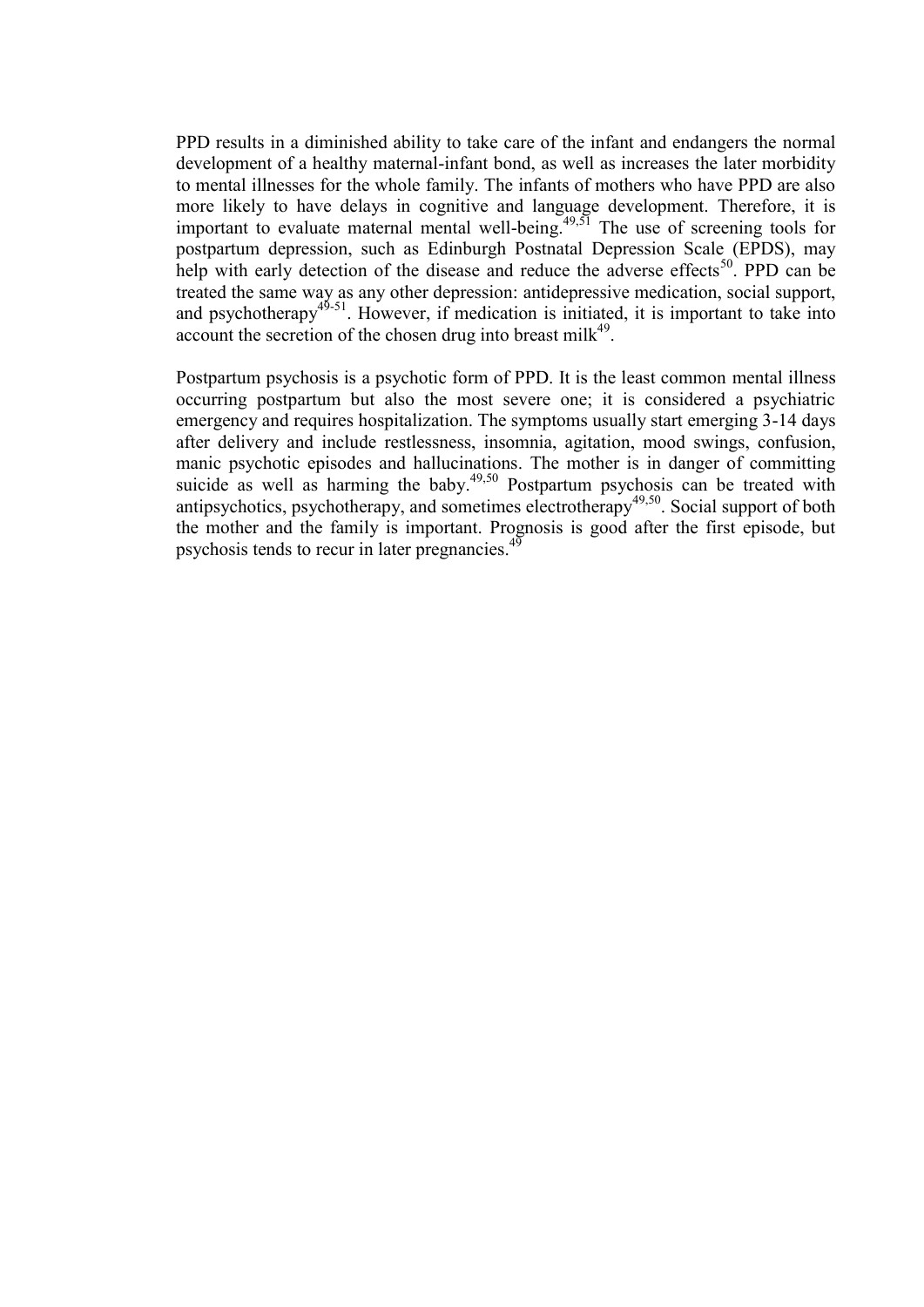# **2. Anemia and breastfeeding**

## **2.1 The effect of anemia during pregnancy on breastfeeding**

No studies of the association between prepartum anemia and the duration of breastfeeding could be found, though as stated earlier, prepartum anemia is a main factor in the development of postpartum anemia<sup>23,24</sup>.

However, as is reviewed earlier, iron status of the infant is important when considering the development of central nervous system<sup>43</sup>. Mello-Neto et al  $(2013)$  have studied the effect of iron supplementation during pregnancy on the iron quantity of lactating human milk. They found in their study that in 45 % of breastmilk from an anemic mother the concentration of iron is low.<sup>52</sup> However, others have shown that there is no correlation between the mother's blood iron parameters and the concentration of iron in breastmilk<sup>53,54</sup>. These findings suggest that the concentration of iron in breastmilk is controlled by a mechanism that prioritizes the needs of the baby.

Pérez-Escamilla et al (2019) questioned the WHO recommendation of exclusive breastfeeding of all infants for 6 months. They discovered that iron deficiency in infancy could be reduced by delayed cord clamping in all infants. However, for low birth weight infants who are born to mothers with iron deficiency anemia during pregnancy, it is recommended that iron supplementation is started at the age of 2-3 months, since there is a risk of early infancy iron deficiency anemia and associated neurodevelopmental problems. In others, delayed cord clamping has been considered to be sufficient to ensure adequate iron storages in the early infancy.<sup>41</sup>

# **2.2 The effect of postpartum anemia on breastfeeding**

Only a few studies have been made concerning the relationship between postpartum anemia and duration of breastfeeding. According to Rioux et al. (2006), postpartum anemia seems to be related to the duration of breastfeeding. In their study, they aimed to recruit retrospectively all the mothers who had given birth between April 23, 1998 and February 25, 1999 in the Dr. Georges-L. Dumont Regional Hospital in Moncton, Canada. The study had 76 subjects. They asked the mothers to visit the hospital when their baby was 9 months old to partake in a questionnaire and to determine blood hemoglobin level. The hemoglobin level after giving birth could be found in the records since it is one of the routine tests taken from every mother two days postpartum in Canada. They asked about breastfeeding in the questionnaire and considered the baby to be breastfed if it had received only breastmilk and possible complementary foods but no commercial formulas. 82.9 % of mothers initiated breastfeeding, but only 73.7 % breastfed for more than 7 days. The amount of breastfeeding mothers decreased over time; 68 % of mothers breastfed for over a month, while 43.4 % breastfed their infants for over 4 months. Only 22.4 % of mothers continued to breastfeed the recommended 6 months, and at the 9 month check-in, only 9 % were still breastfeeding. In the study, they found that postpartum hemoglobin level of under 95 g/l was associated with earlier cessation of breastfeeding  $(p< 0.02)^{38}$ 

Henly et al (1995), on the other hand, studied the correlation between anemia and insufficient milk in first-time mothers. They studied 630 first-time mothers that had given birth in a private urban hospital in United States. Out of these mothers, 22 % were anemic. Otherwise the mothers did not vary much in the measured variables. They had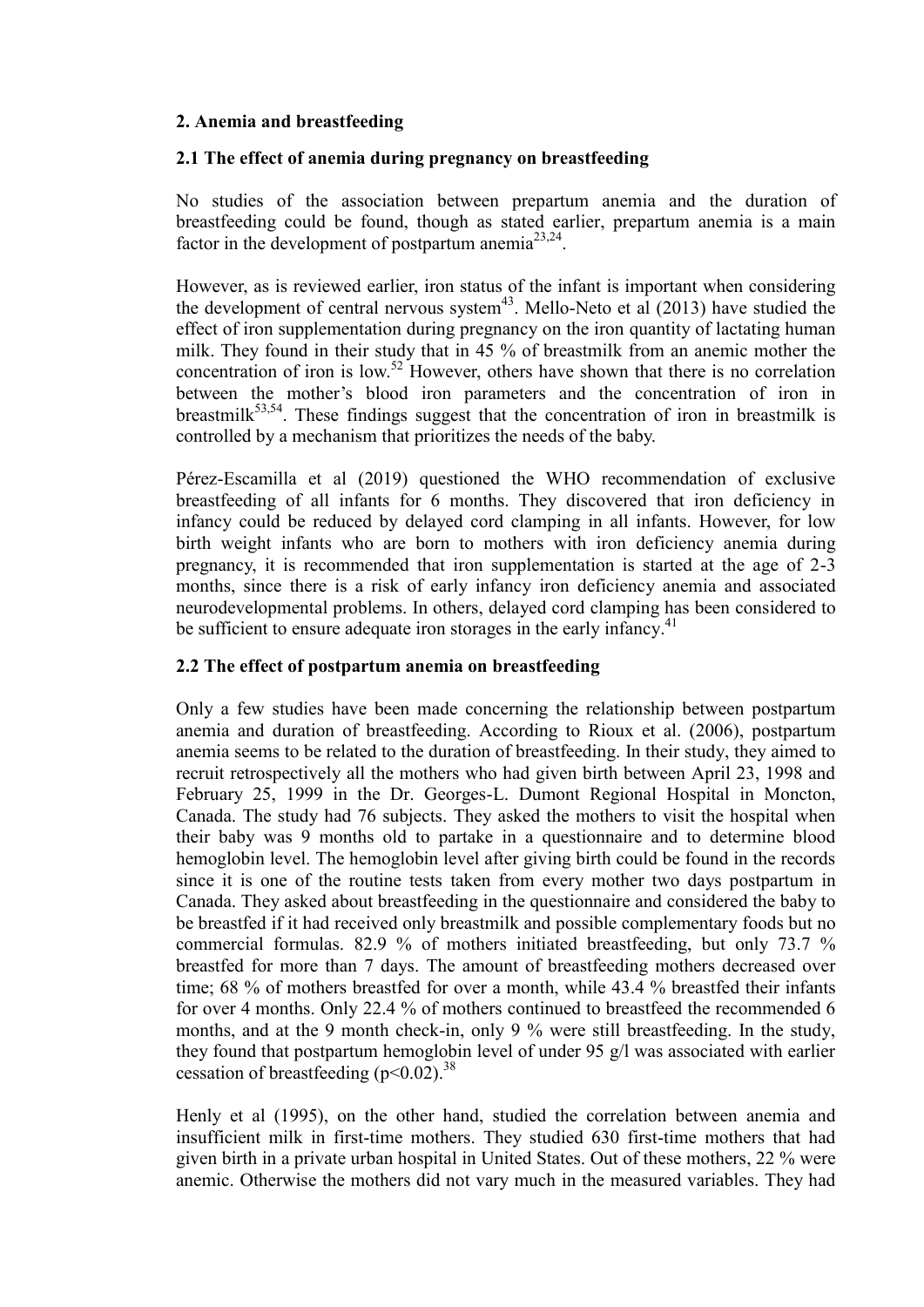their hemoglobin measured and completed a questionnaire on discharge and then got contacted by telephone at 1, 3, 6, 9 and 12 months after giving birth. After this, only those women who were still breastfeeding at 12 months were contacted every 3 months until the breastfeeding was ceased. Anemic mothers reported both more problems with insufficient milk and earlier cessation of breastfeeding. Out of the anemic mothers, 19.7 % reported insufficient milk syndrome, whilst out of the non-anemic mothers only 11.4 % had the same problem  $(OR=1.7)$ . The mothers with insufficient milk syndrome breastfed exclusively for 3.8 weeks on average. In comparison, mothers without the syndrome were exclusively breastfeeding for 10.5 weeks on average. They could see similar trending on the cessation of breastfeeding: the mothers with insufficient milk syndrome breastfed on average for 12.1 weeks and mothers without the syndrome for 30.7 weeks, leading to a mean difference of 18.6 weeks between the study groups. They could not, however, find a correlation between anemia and the duration of breastfeeding: the anemic mothers were exclusively breastfeeding on average for 9.0 weeks compared to the 9.8 weeks of the non-anemic mothers, and the average age of the infant on cessation of breastfeeding was 26.1 weeks on anemic women and 28.7 weeks on non-anemic. However, the study's results suggest that since anemia affects the production of milk, which in turn leads to decreased duration of breastfeeding, anemia is one of the risk factors of earlier cessation of breastfeeding.<sup>21</sup>

Some studies have shown that red blood cell transfusion is associated with decreased prevalence in initiation of breastfeeding in women who suffered from postpartum hemorrhage and were therefore anemic.<sup>34,35</sup> Drayton et al. (2016) studied retrospectively whether blood transfusion has an effect on breastfeeding from the data on all the mothers giving birth 2007-2012 in New South Wales, Australia. Out of these mothers they selected those who had had mild postpartum hemorrhage (PPH). The number of participants after exclusions were 39 787. Of all the mothers in the study, 88 % were breastfeeding at discharge (82 % exclusively and 6 % partially). Out of mothers who had PPH but did not need red blood cell transfusion, 88 % were breastfeeding at discharge (81 % exclusively and 7 % partially). In the group of mothers who had PPH and received blood transfusion, 82 % were breastfeeding at discharge (70 % exclusively and 12 % partially). The study indicated that the mothers who suffered from PPH and received a blood transfusion were breastfeeding less than the other mothers.<sup>35</sup> This could indicate that there is no correlation between anemia and the initiation of breastfeeding, since the mothers whose anemia was treated with blood transfusion were breastfeeding less than the ones who did not receive the transfusion.

Chessman et al (2018) used the same data as Drayton et al (2016) from 2007-2010. Their study aimed to find out whether red blood cell transfusion had an impact on breastfeeding among women who had suffered PPH, but taking into account postpartum hemoglobin levels. 80 % of the mothers who received a blood transfusion were breastfeeding at discharge, compared to 87 % of the mothers who did not receive a blood transfusion. Altogether 1828 mothers received red blood cell transfusion and out of these mothers, 38 % had hemoglobin level of  $\lt$  70 g/l pre-transfusion, whilst 43 % had a hemoglobin level of 70-90 g/l, and 19 % had a hemoglobin level of  $> 90$  g/l. In the group of mothers with hemoglobin level of  $\leq$  70 g/l, 78.6 % were breastfeeding at discharge. The mothers who had a hemoglobin level of 70-90 g/l had an 81.3 % rate of breastfeeding at discharge. Mothers with hemoglobin level of > 90 g/l were breastfeeding at the rate of 80.9 % at discharge. The median hemoglobin level posttransfusion was  $> 90$  g/l in each group. The researchers concluded that since the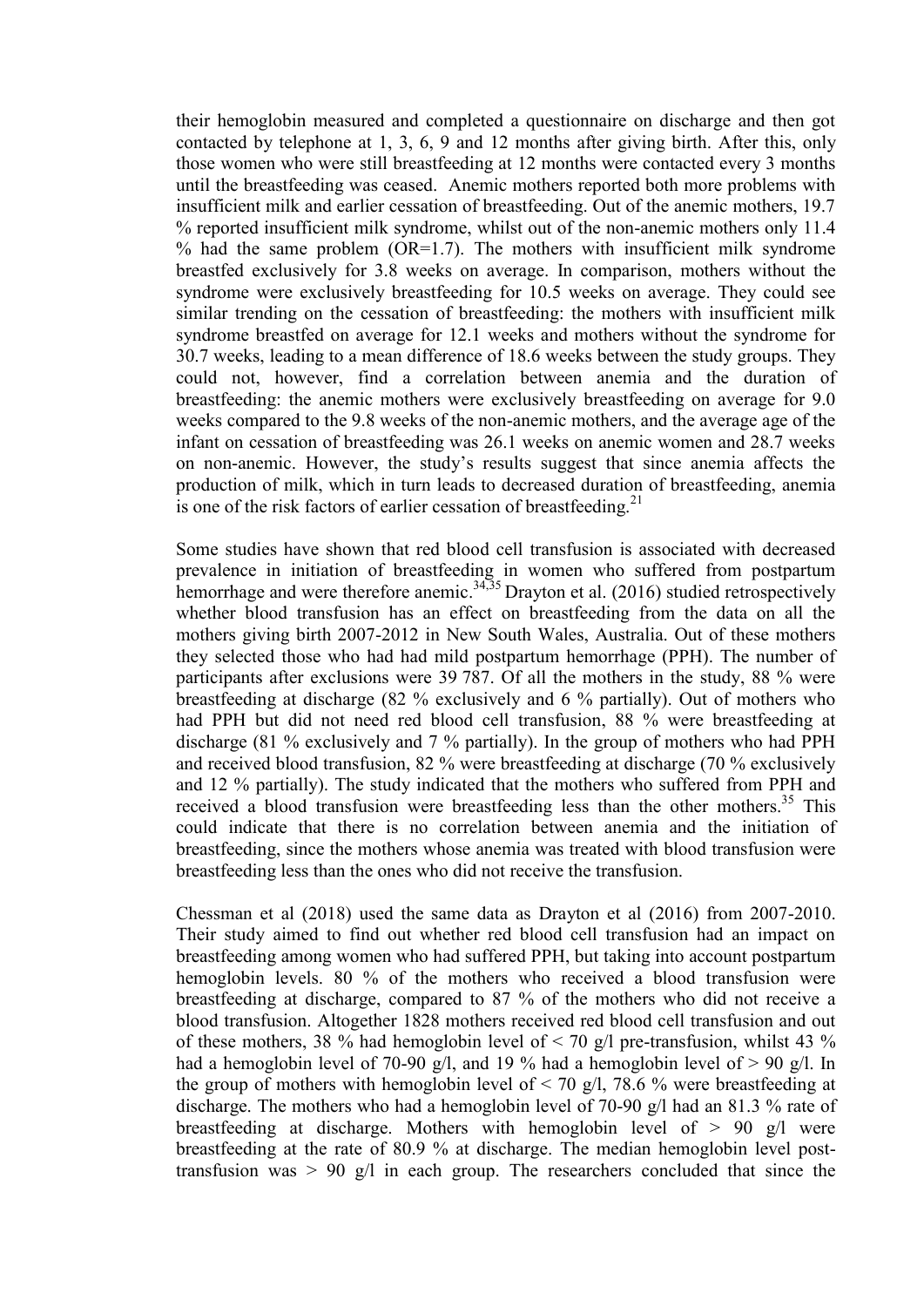correction of severe persisting anemia did not affect positively on the rate of breastfeeding, severe persisting anemia did not have an effect on breastfeeding.<sup>55</sup>

| <b>Researchers</b> | Year | Country   | Anemia decreases the duration of<br>breastfeeding<br>(yes/no) |
|--------------------|------|-----------|---------------------------------------------------------------|
| Henly et al        | 1995 | USA       | yes                                                           |
| Rioux et al        | 2006 | Canada    | ves                                                           |
| Drayton et al      | 2016 | Australia | no                                                            |
| Chessman et        |      |           |                                                               |
| al                 | 2018 | Australia | no                                                            |

*Table 1: The effect of anemia to the duration of breastfeeding according to studies.*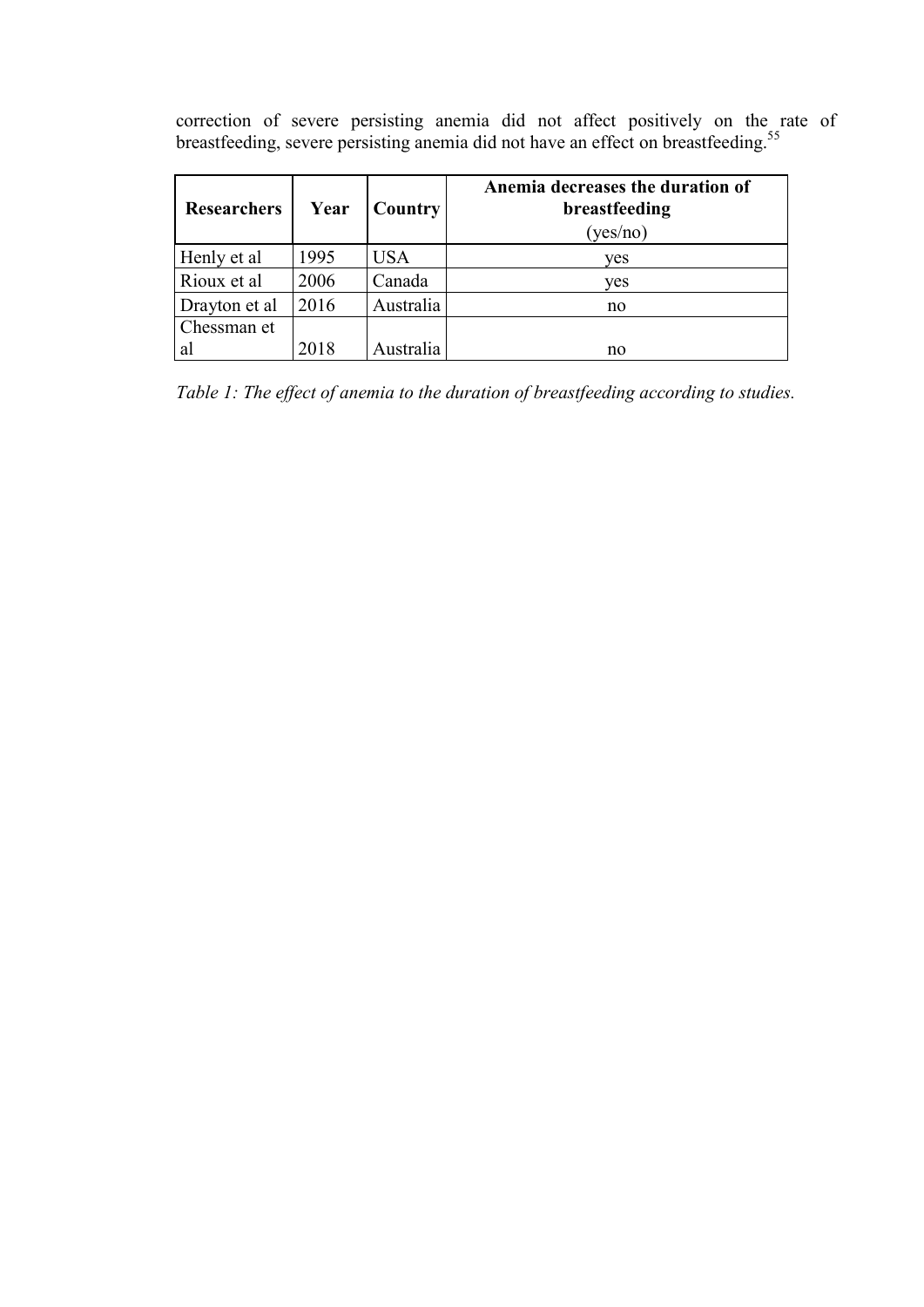### **3. Anemia and mental well-being**

### **3.1 The effect of anemia during pregnancy on maternal mental well-being**

There are a lot of studies from all around the world that assess the association of prenatal anemia with maternal well-being. The results of these studies are not conclusive; there are, though, slightly more studies indicating that anemia during pregnancy does have an effect on maternal mental well-being and especially on the incidence of PPD.

Goshtasebi et al (2013) studied the relationship between anemia during pregnancy and PPD in Iranian population. They recruited 281 non-anemic mothers who had no history of antidepressant-use or chronic illnesses in Sari, Iran. The hemoglobin level was measured at delivery and to evaluate PPD, they used EPDS 4-6 weeks after giving birth. They used EPDS score of 13 to diagnose PPD. The prevalence of postpartum depression was 5.5 % altogether. The results indicated that hemoglobin level of under 110 g/l at delivery increases the risk for PPD (OR=4.64).<sup>56</sup>

In Räisänen et al's (2014) study, all singleton births in Finland between 2002 and 2010 were studied to determine the risk factors behind depression during pregnancy, as well as the outcomes of major depression. They had altogether 511 938 study subjects, out of which 0.8 % had major depression during pregnancy. The data was gathered from national health registers. They divided women into groups depending on the diagnosis codes they had had before and during pregnancy. Anemia was defined as hemoglobin level under 100 g/l, whilst other suspected risk factors were either gathered from diagnosis codes the mothers had or were based on reports from antenatal care. The strongest association was with depression prior to pregnancy. Out of the mothers who had major depression during pregnancy but no history of depression, 3.5 % had anemia, and out of the mothers who had major depression during pregnancy and a history of depression, 2.8 % had anemia, compared to the 1.6 % of mothers with no depression diagnosis and 2.6 % of mothers with prior depression but no depression during pregnancy. Adjusted OR of depression and anemia was 1.49 in their study, which indicates that prepartum anemia is a risk factor of developing a depression during pregnancy.<sup>57</sup>

Alharbi et al (2014) on the other hand wanted to see which obstetric and demographic variables increase the risk of getting PPD in Saudi population. They collected data from 352 mothers who gave birth in King Khalid University Hospital or Riyadh Military Hospital from April 2013 to May 2013 by interviewing the mothers 8 to 12 weeks postpartum and using EPDS to evaluate depressive symptoms. EPDS score of 10 or higher was considered diagnostic for PPD. They measured hemoglobin level both during pregnancy and postpartum, and considered the hemoglobin level anemic if it was under 110 g/l. The prevalence of PPD was 32.2 % altogether. Out of the depressive mothers, 39.8 % had low hemoglobin levels postpartum ( $OR=1.70$ ), and 40.5 % were anemic during pregnancy  $(OR=1.44)$ . The findings suggest that both anemia during pregnancy and postpartum play a role in increasing the risk for PPD.<sup>58</sup>

Yilmaz et al (2016) studied the relationship between anemia and depression during pregnancy. They wanted to know whether the severity of anemia in the last trimester had a correlation with depressive symptoms. They did a cross-sectional study where they recruited 450 pregnant women on their routine third trimester antenatal follow-up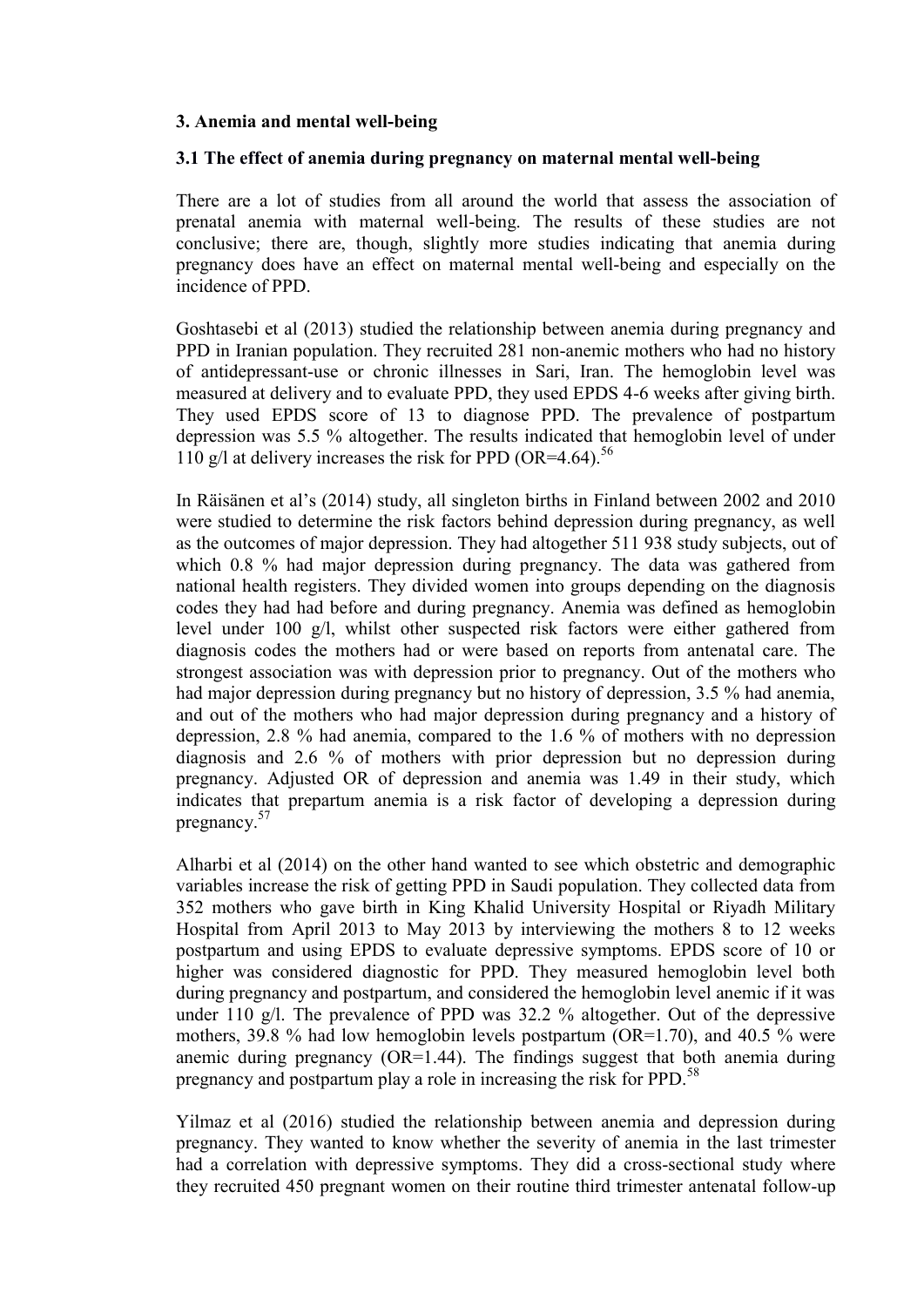from September 2013 to January 2014 in Ankara, Turkey. They evaluated depression by using EPDS and determined a score of 13 points as diagnostic for depression. The subjects were divided into two groups according to their hemoglobin level: anemic group (Hb < 110 g/l) and non-anemic group (Hb  $\geq$  110 g/l). They discovered that the total EPDS score was significantly higher in the anemic group than it was in the nonanemic group  $(p=0.000)$ , indicating that there is a relationship between anemia and depression in the last trimester of pregnancy.<sup>59</sup>

Xu et al (2018) studied all mothers who gave birth to their first child in New South Wales, Australia, between 2004 and 2008. After exclusions they had altogether 75 954 study subjects. The study was population based cohort study, and the subjects were traced back for 3 years prepartum and 3 years postpartum. They used hospital admission records to identify the mothers who had both a diagnosis for anemia and a diagnosis for depressive disorder or mental and behavioral disorder associated with puerperium. In their study, the admission to hospital due to depression was higher in women with anemia than those without  $(OR=1.62)$ . The prevalence of anemia was significantly higher during peripartum period than it was otherwise. The proportion of hospital admissions for depression increased during the first two years postpartum, and was at their lowest on the year before giving birth. This was considered to be due to the fact that in the year before giving birth, the mothers had more hospital admissions altogether. The absolute amount of hospital admissions for depression was, however, higher in the year before giving birth in women with anemia. $^{60}$ 

One study focused on anxiety during pregnancy instead of depressive symptoms. Kang et al (2016) studied the prevalence of antenatal anxiety and factors associated with it. They conducted a cross-sectional study in Changchun, China between January 2015 and March 2015. They had 467 participants who were all at least 38 weeks pregnant when recruited. To evaluate antenatal anxiety, they used Self-Rating Anxiety Scale (SAS) and the score of 50 or over as a diagnostic value for anxiety. Unfortunately, it is not clear what cutoff point was used to define anemia. The prevalence of antenatal anxiety was 20.6 % altogether. They found multiple variables that had an association with antenatal anxiety, out of which anemia during pregnancy was one  $(OR=2.387)$ .<sup>61</sup>

There are also studies that found no evidence of the correlation between prepartum anemia and maternal depression. Armony-Sivan et al (2012) evaluated the association between pre- and postpartum maternal iron status with depressive symptoms in two Chinese samples; the pilot sample had 137 study subjects and the confirmatory sample 567. They did an observational study by using data from ongoing longitudinal studies. The pilot sample's data was collected from May 2008 to January 2011 and confirmatory sample's from November 2009 to November 2011. They evaluated iron status by measuring hemoglobin, mean corpuscle volume (MCV), zinc protoporphyrin (ZPP), ferritin, transferrin receptors and transferrin receptors index at mid-pregnancy, late pregnancy and 3 days postpartum. The anemic value for hemoglobin was set at under 110 g/l. EPDS score of 10 or higher was used to determine PPD, and the assessment was conducted at 6 weeks postpartum. In the pilot study, 23.4 % of mothers had PPD, and in the confirmatory sample 20.3 %. They found no difference in EPDS scores in anemic and non-anemic mothers in mid-pregnancy ( $p=0.16$ ), late pregnancy ( $p=0.26$ ) or postpartum ( $p=0.40$ ), nor were there differences in iron statuses.<sup>62</sup>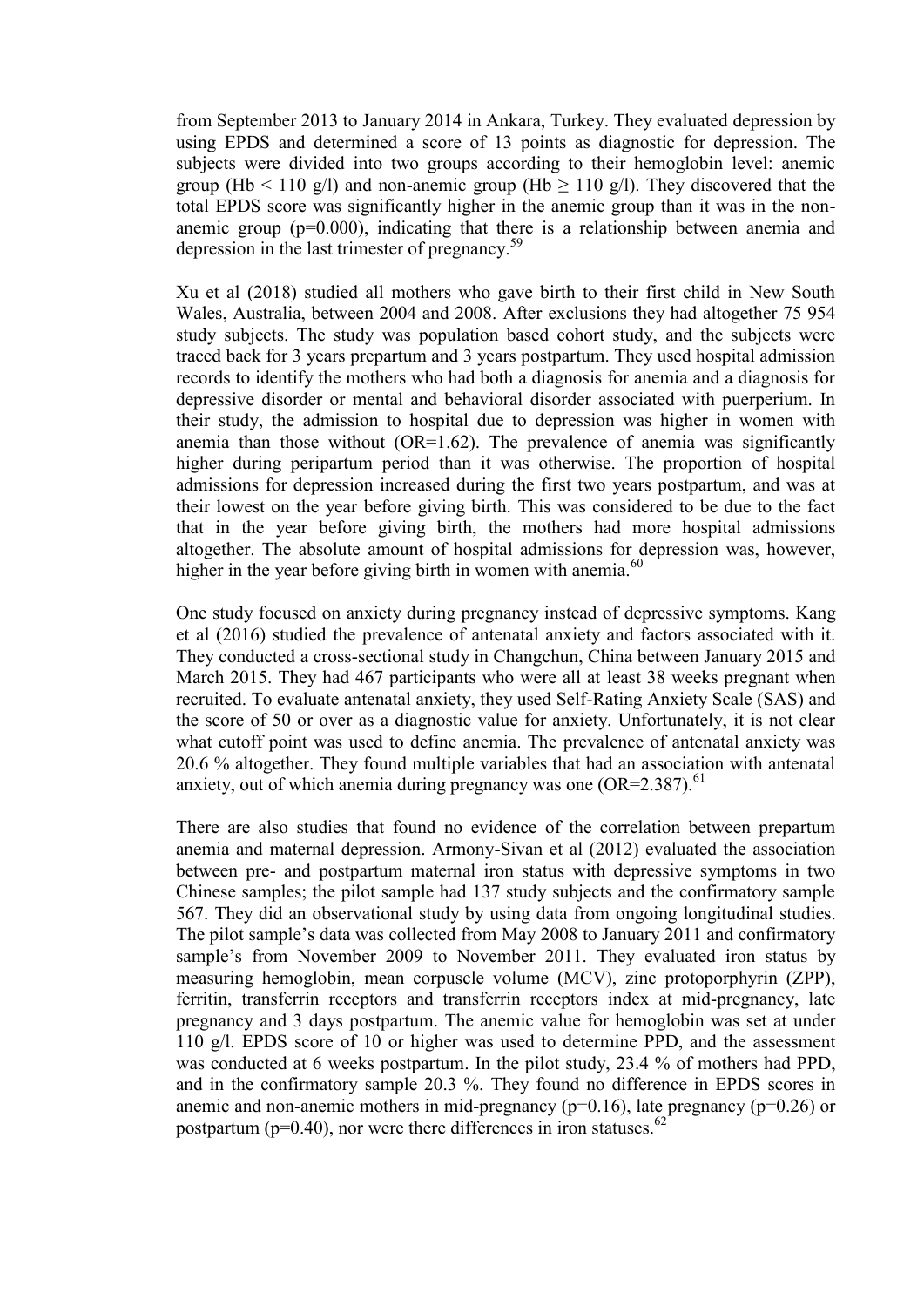Maeda et al (2020) made a large study concerning the correlation of anemia in different stages of pregnancy and postpartum with postpartum depression. The study design was a prospective cohort study, and they collected data between May 2010 and November 2013 in Tokyo, Japan. They had altogether 1128 study subjects. They measured hemoglobin on second (24-28 weeks of gestation) and third (35-36 weeks of gestation) trimester and once after childbirth (4-6 days postpartum). To evaluate depression, EPDS was used at 4 weeks postpartum. Hemoglobin level was considered anemic if it was under 105 g/l in the second trimester, under 110 g/l in the third trimester, or under 100 g/l in the postpartum period. EPDS score of 9 or higher was considered diagnostic for PPD. In this study, there was a significant correlation between postpartum anemia and postpartum depression. Similar correlation could not be found between anemia on second or third trimester and postpartum depression.<sup>63</sup>

| <b>Researchers</b> | Year | Country   | Prepartum anemia associated with mental<br>well-being<br>(yes/no) |
|--------------------|------|-----------|-------------------------------------------------------------------|
| Armony-Sivan       |      |           |                                                                   |
| et al              | 2012 | China     | no                                                                |
| Goshtasebi et al   | 2013 | Iran      | yes                                                               |
| Räisänen et al     | 2014 | Finland   | yes                                                               |
|                    |      | Saudi     |                                                                   |
| Alharbi et al      | 2014 | Arabia    | yes                                                               |
| Yilmaz et al       | 2016 | Turkey    | yes                                                               |
| Kang et al         | 2016 | China     | yes                                                               |
| Xu et al           | 2018 | Australia | yes                                                               |
| Maeda et al        | 2020 | Japan     | no                                                                |

*Table 2: The effect of anemia during pregnancy on maternal mental well-being.*

Since the findings of the association between anemia and postpartum depression have been controversial in earlier studies, Azami et al (2019) did a of studies that were published of the subject until January 2018. They found a clear association between anemia and postpartum depression and according to their review, anemia during pregnancy increases the risk for PPD significantly.<sup>64</sup>

# **3.2 The effect of postpartum anemia on maternal mental well-being**

The studies concerning the effect of postpartum anemia on maternal mental well-being are leaning more towards the evidence that anemia postpartum does have an effect on mental well-being. There are, however, also two studies that have found no association between the two $^{62,65}$ .

Xu et al's (2018) study from Australia is described in the previous chapter (3.1 The effect of anemia during pregnancy on mental wellbeing). Their study found a correlation between the hospital admissions for depression and anemia both pre- and postpartum.<sup>60</sup> Alharbi et al  $(2014)$  on the other hand found a correlation of both pre- and postpartum anemia with PPD in Saudi population; said study is further described in the previous chapter<sup>58</sup>. Also Maeda et al's  $(2020)$  study is described in detail in the previous chapter. They discovered an association between postpartum anemia and PPD  $(OR=1.63)$ , but no association between prepartum anemia and PPD.<sup>63</sup>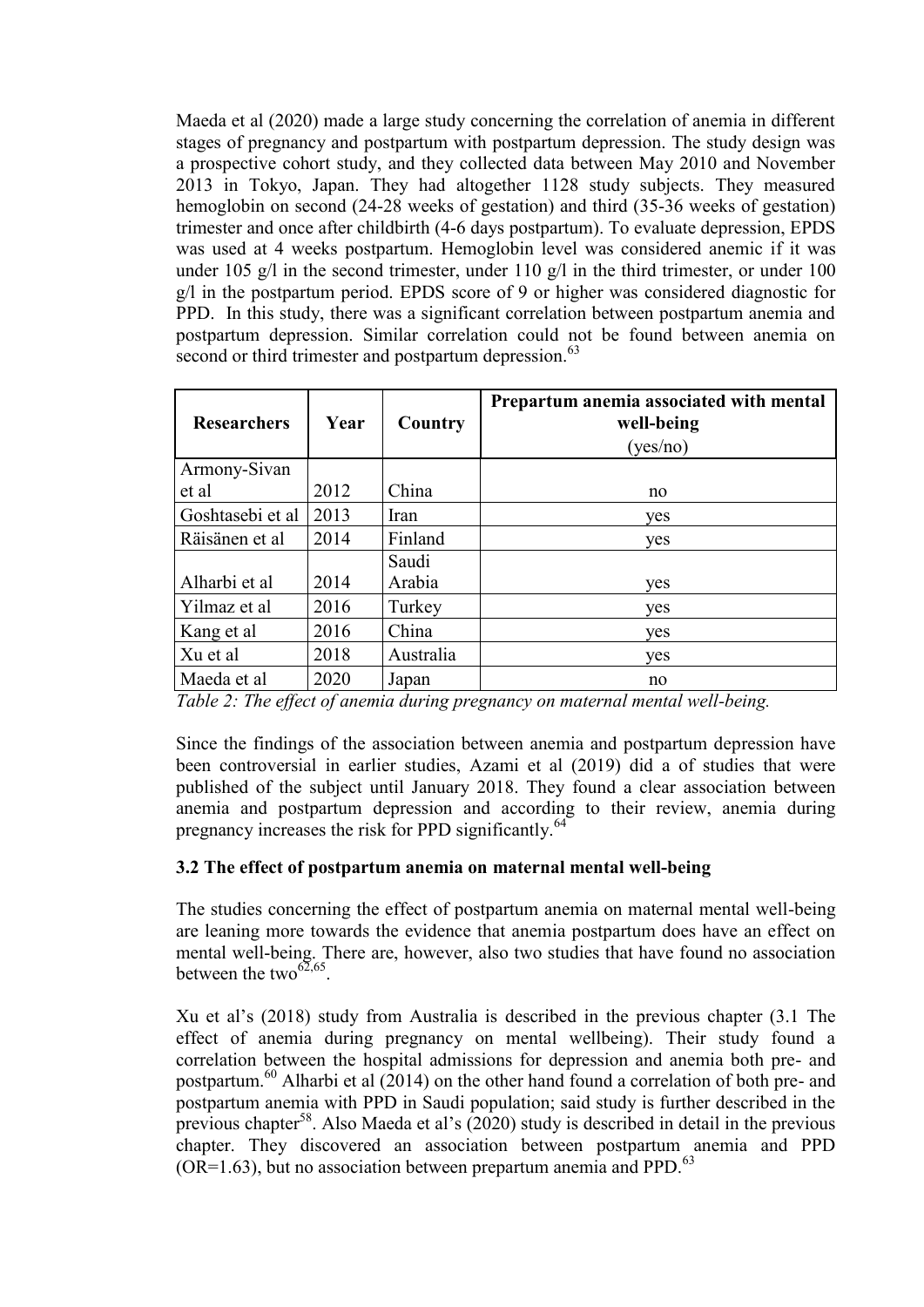Corwin et al (2003) studied the correlation between hemoglobin levels and postpartum depressive symptoms in Pennsylvania, USA. They recruited 37 healthy mothers from who they measured hemoglobin via finger-prick blood and evaluated depressive symptoms by using The Center for Epidemiological Studies – Depressive Symptomalogy Scale (CES-D). The mother was considered anemic if hemoglobin level was under 120 g/l. In CES-D, 11-15 points indicated mild depression and 16 points or over severe depression. All subjects were visited at their home at 900-1000 hours after discharge and on the  $7<sup>th</sup>$ ,  $14<sup>th</sup>$  and  $28<sup>th</sup>$  day postpartum. They found a correlation between anemic hemoglobin level on day 7 and depressive symptoms on day 28. No correlation could be found between hemoglobin levels on day 14 or 28 and depressive symptoms. The results suggest that early postpartum anemia is a risk factor for developing PPD.<sup>66</sup> It is important to take into consideration that finger-prick blood was used instead of venous blood to evaluate hemoglobin, which might cause error in results.

Beard et al (2005) wanted to determine whether iron deficiency anemia has an effect on maternal cognitive and behavioral performance. They conducted a prospective, randomized, controlled intervention trial in Khayelitsha, South Africa, among 3 groups of mothers: non-anemic, anemic with daily iron supplementation  $(125 \text{ mg of FeSO}_4)$ and anemic with placebo. The total amount of study subjects was 81. The mothers were assessed at 10 weeks and 9 months postpartum. They defined iron deficiency anemia as follows: hemoglobin level of 90-115 g/l, and at least two of the following iron deficiency parameters: MCV <80 fl, transferrin saturation < 15 %, or serum ferritin < 12 μg/l. They evaluated the mothers' psychological state by using EPDS, the Raven's Colored Progressive Matrices test and 2 Perceived Stress scales. At baseline, there was no difference between the groups in cognitive and behavioral variables. There was, however, a 25 % improvement in depression and stress scales in the group of mothers that were anemic and received iron supplementation at the 9 month evaluation point  $(p=0.05)$ . They concluded that postpartum depression, stress and cognitive impairment may be related to iron deficiency anemia, and that the results suggest that iron therapy might reduce depression and stress in mothers with iron deficiency anemia.<sup>67</sup>

Albacar et al (2011) studied the association of iron status 48 hours after delivery with postpartum depression. The study design was a prospective cohort study. They studied depression-free women after giving birth in several general hospitals in Spain between December 2003 and October 2004. They had 729 study subjects, after excluding mothers with high C-reactive protein (CRP) and other diseases that are known to interfere with iron metabolism. They evaluated depressive symptoms 48 hours, 8 weeks and 32 weeks postpartum by using EPDS. The women with a score of 9 or higher at the 8 or 32 weeks postpartum were identified as probably suffering from depression. To the women with scores lower than 9, a diagnostic interview was conducted to confirm the diagnosis of depression, or the lack of it. From every mother was taken a blood sample 48 hours after delivery in order to measure the ferritin, transferrin, free iron and transferrin saturation, as well as CRP. 19.2 % of mothers got an EPDS score of 9 or higher at 48 hours postpartum, 12.4 % at 8 weeks postpartum, and 13.4 % at 32 weeks postpartum. 9 % of the mothers were diagnosed with major depression during the study. Out of the women who had postpartum depression, 38.5 % had iron depletion (ferritin < 12 μg/l), whereas only 23.3 % of the non-depression group had iron depletion. The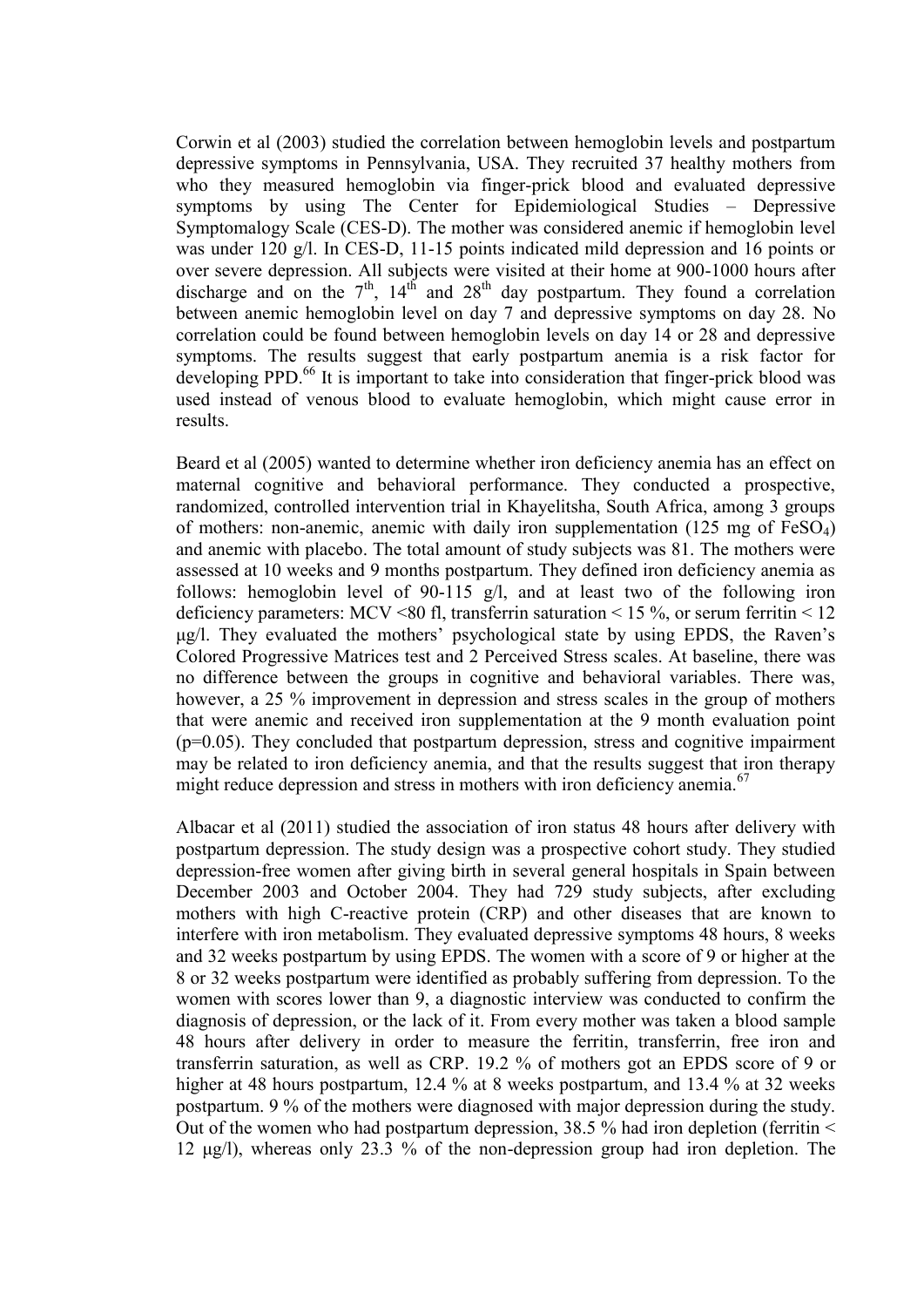results of the study suggest that there is an association between low ferritin level postpartum and postpartum depression ( $p=0.001$ , OR = 2.91).<sup>68</sup>

Eckerdal et al (2016) studied the association between postpartum hemorrhage and postpartum depression, whilst taking into account postpartum anemia, delivery experience and psychiatric history. The study design was a nested cohort study. The study subjects came from two population based longitudinal studies conducted between May 2006 and November 2012 in Uppsala, Sweden. There were altogether 446 study subjects that were divided into two groups: those who had postpartum hemorrhage of over 1000 ml within 24 hours of giving birth (n=196), and those who had postpartum hemorrhage of under 650 ml (n=250). The depressive symptoms of the mother were evaluated at 6 weeks after delivery. They used EPDS score of 12 or higher to identify the study subjects with PPD. In addition to postpartum hemorrhage and postpartum depression, they evaluated multiple other factors, including anemia both during pregnancy and after delivery. They used hemoglobin of 110 g/l or under as a diagnostic level for anemia. They could not find an association between postpartum hemorrhage and postpartum depression. There was, however, a positive association between anemia at discharge and postpartum depression ( $p=0.014$ ; OR = 2.29). A weaker yet not significant association could also be found between anemia during pregnancy and postpartum depression ( $p=0.057$ ).<sup>69</sup>

There are, however, also studies that show no association between postpartum anemia and depression. Chandrasekaran et al (2018) aimed to determine whether postpartum anemia is an independent risk factor for PPD in women who had uncomplicated term cesarean section. They recruited 103 women in Canada and measured their hemoglobin and iron status 3-5 days and 6 weeks after delivery. The presence of PPD was evaluated 24 hours after cesarean section, and then at 3 and 6 weeks after delivery. They, too, used EPDS to evaluate PPD and set the diagnostic score for PPD at 10 points or higher. Anemia was defined as hemoglobin level of under 110 g/l. 17 % of participants had a diagnostic score for PPD in EPDS. They found no evidence of the relationship between postpartum anemia and depression; there was no difference in hemoglobin or iron status in women with PPD compared to those without PPD (OR=-0.69). They concluded that anemia or poor iron status are not independent risk factors for PPD in women who have cesarean section.<sup>65</sup> Another study from China found no evidence of association between postpartum depression and pre- or postpartum anemia in two Chinese samples. The study from Armony-Sivan (2012) is described in detail in the previous chapter.<sup>62</sup>

| <b>Researchers</b> | Year | Country    | Postpartum anemia associated with mental<br>well-being<br>(yes/no) |
|--------------------|------|------------|--------------------------------------------------------------------|
| Corwin et al       | 2003 | <b>USA</b> | yes                                                                |
|                    |      | South      |                                                                    |
| Beard et al        | 2005 | Africa     | yes                                                                |
| Albacar et al      | 2011 | Spain      | yes                                                                |
| Armony-Sivan       |      |            |                                                                    |
| et al              | 2012 | China      | no                                                                 |
|                    |      | Saudi      |                                                                    |
| Alharbi et al      | 2014 | Arabia     | yes                                                                |
| Eckerdal et al     | 2016 | Sweden     | yes                                                                |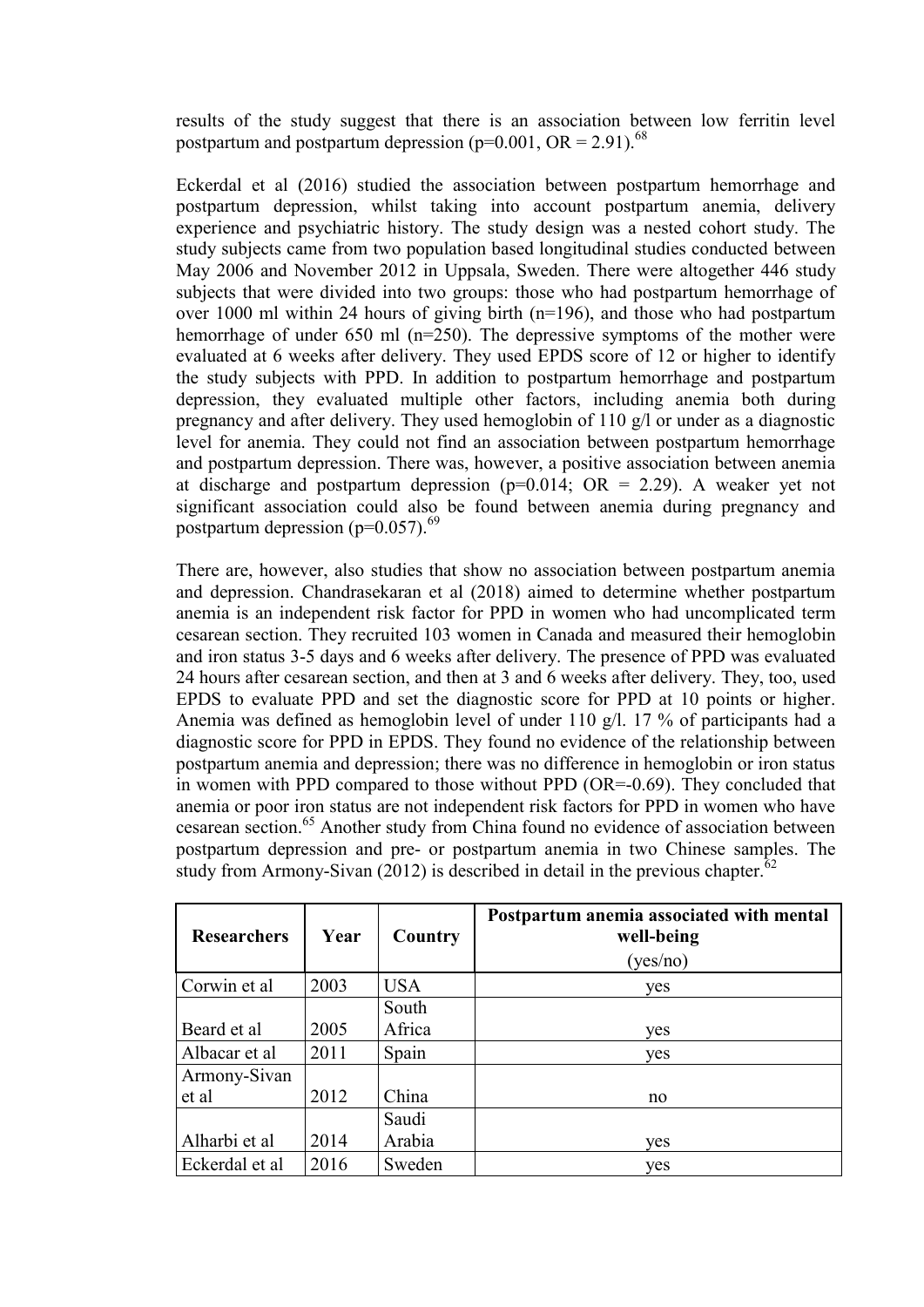| Xu et al      | 2018 | Australia | ves |
|---------------|------|-----------|-----|
| Chandrasekara |      |           |     |
| In et al      | 2018 | Canada    | no  |
| Maeda et al   | 2020 | Japan     | ves |
| $ -$          |      |           |     |

*Table 3: The effect of postpartum anemia on maternal mental well-being.*

Azami et al's (2019) meta-analysis has been described in detail in the previous chapter. In their study, they also reviewed the association of postpartum anemia with PPD. They evaluated altogether 10 studies considering the association between postpartum anemia and PPD, and in all of them the prevalence of PPD was significantly higher in women with postpartum anemia than in women with no anemia.<sup>64</sup>